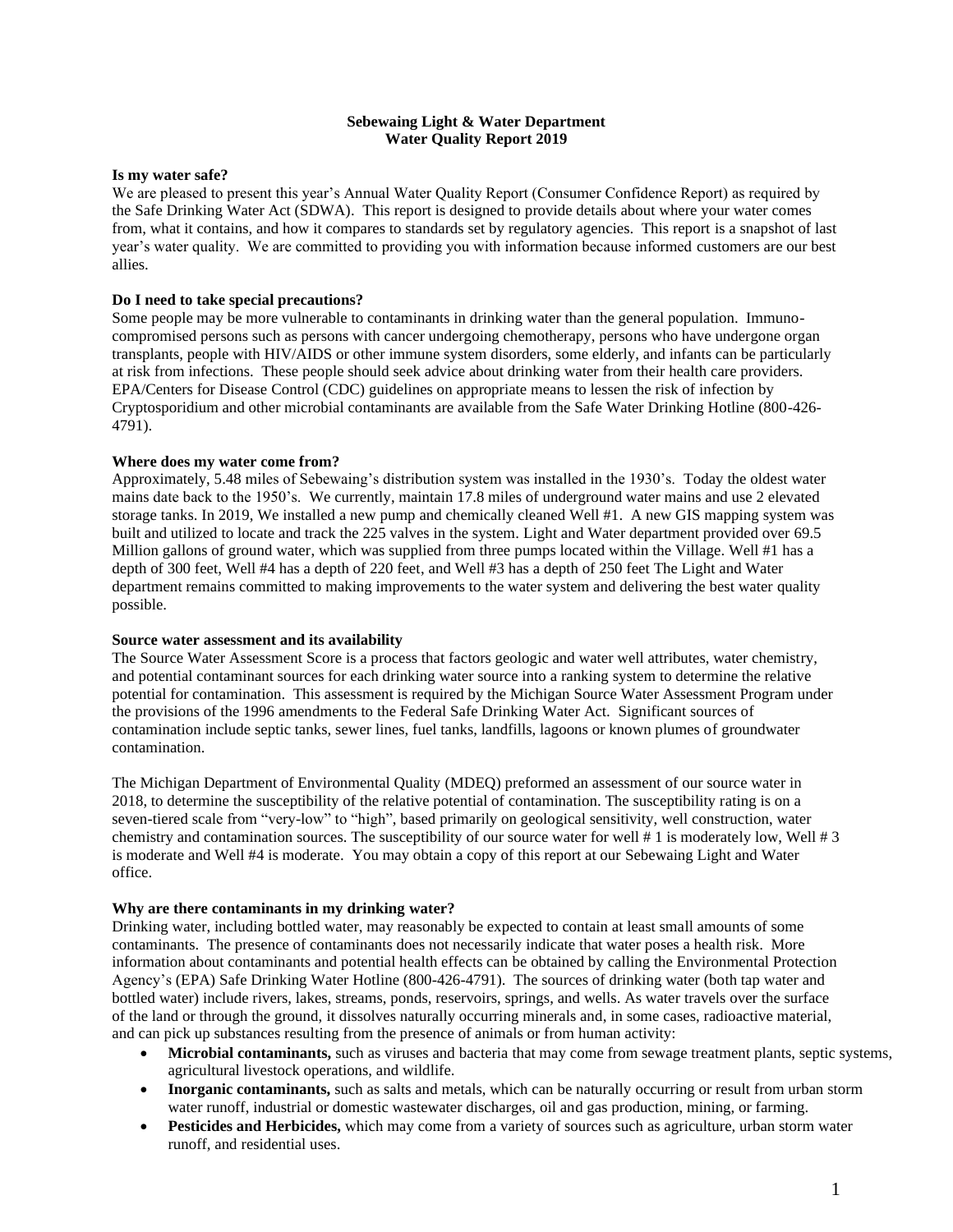- **Organic chemical contaminants,** including synthetic and volatile organic chemicals, which are by-products of industrial processes and petroleum production, and can, also, come from gas stations, urban storm water runoff and septic systems.
- **Radioactive contaminants,** which can be naturally occurring or be the result of oil and gas production and mining activities.

### **How can I get involved?**

Call us for the next opportunity for public participation in decisions about our drinking water. The Light and Water Committee meets the first Monday of every month, at 6:30pm, at the Light and Water Department Office, 110 W. Main St., Sebewaing, MI 48759, (989-883-2700).

#### **Water Conservation Tips**

Did you know that the average U.S. household uses approximately 400 gallons of water per day or 100 gallons per person per day? Luckily, there are many low-cost and no-cost ways to conserve water. Small changes can make a big difference – try one today and soon it will become second nature.

- Has your water usage gone up? Check your toilet(s), faucets (including outdoor), water softener, and pipes for leaks. Faucet washers are inexpensive and take only a few minutes to replace. Check your toilet for a leak by taking some food coloring or a dye strip and place it in the tank, wait 15-20 minutes and if the coloring seeps into the toilet bowl without flushing, you have a leak. Check your water softener to see if the valve or switch is stuck on. And, if you have a water powered sump pump, that could be stuck on and running constantly.
- When washing dishes by hand, do not run the water. Fill the sink with water or use a wash tub/basin for rinsing.
- When cleaning fruits and vegetables do not let the water run. Use a wash basin or plug the sink.
- Scrape dishes instead of rinsing before placing in the dishwasher.
- Keep a bottle of drinking water in the refrigerator instead of running the faucet until the water is cold.

\_\_\_\_\_\_\_\_\_\_\_\_\_\_\_\_\_\_\_\_\_\_\_\_\_\_\_\_\_\_\_\_\_\_\_\_\_\_\_\_\_\_\_\_\_\_\_\_\_\_\_\_\_\_\_\_\_\_\_\_\_\_\_\_\_\_\_\_\_\_\_\_\_\_\_\_\_\_\_\_\_\_\_\_\_\_\_\_\_\_\_\_\_

- Adjust sprinklers so only your lawn is watered. Apply water only as fast as the soil can absorb it and during the cooler parts of the day to reduce evaporation.
- Cover your pool to reduce evaporation.
- Visit [www.epa.gov/watersense](http://www.epa.gov/watersense) for more information.

#### **Water Quality Data Table**

In order to ensure that tap water is safe to drink, EPA prescribes regulations which limit the amount of contaminants in water provided by public water systems. (The Food and Drug Administration (FDA) regulations establish limits for contaminants in bottled water which must provide the same protection for public health.) The table below lists all the drinking water contaminants that we detected during the calendar year of this report. Although many more contaminants were tested, only those substances listed below were found in your water. All sources of drinking water contain some naturally occurring contaminants. At low levels, these substances are generally not harmful in our drinking water. Removing all contaminants would be extremely expensive, and in most cases, would not provide increased protection of public health. A few, naturally occurring minerals may improve the taste of drinking water and have nutritional values at low levels. The EPA or the State requires us to monitor for certain contaminants less than once per year because the concentrations of these contaminants do not vary significantly from year to year, or the system is not considered vulnerable to this type of contamination. As such, some of our data, though representative, may be more than a year old. In this table you will find terms and abbreviations that might not be familiar to you. A list is found at the end of this report to help you better understand these terms.

All testing requirements were met, for 2019.

## **Disinfection Byproducts**

|                               | MCL   | <b>MCLG</b> | Source                                      | Level<br><b>Detected</b> | Year<br><b>Tested</b> |
|-------------------------------|-------|-------------|---------------------------------------------|--------------------------|-----------------------|
| TOTAL TRIHAOLMETHANES (TTHM)  | 80ppb | N/A         | Byproduct of drinking<br>water disinfection | $0.7$ ppb                | 2019                  |
| TOTAL HALOACETIC ACIDS (HAA5) | 60ppb | N/A         | Byproduct of drinking<br>water disinfection | not detected             | 2019                  |

System collection site was 41 North Beck St. With these test levels no action was required.

### ------------------------------------------------------------------------------------------------------------------------------------------------------- **Disinfectants**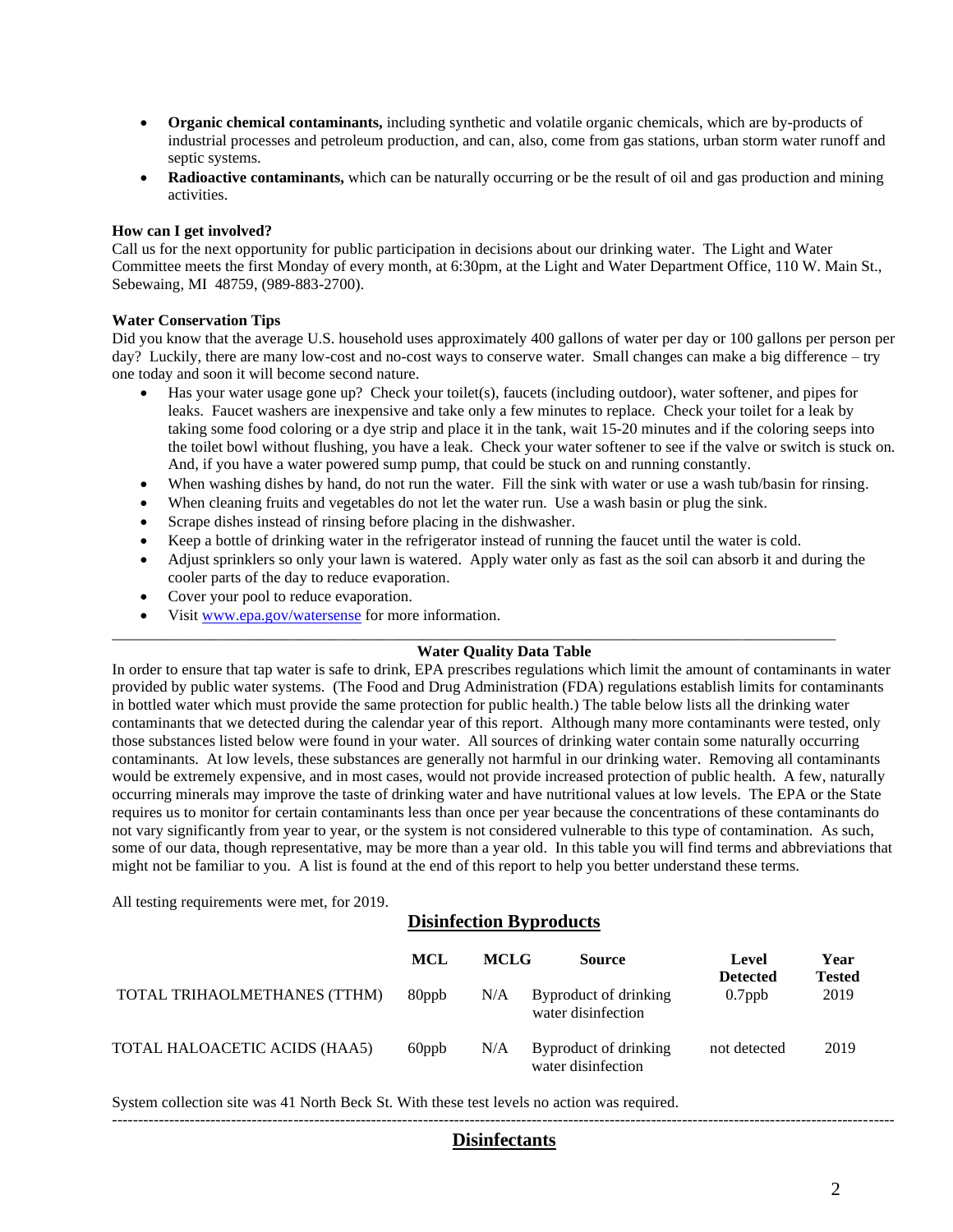| <b>CHLORINE RESIDUAL</b> |            |                  | <b>MRDL</b><br>4.0ppm | <b>Source</b><br>Water additive use to<br>control microbes                                                      | Range<br>$0.19 - 0.99$ ppm | <b>RAA</b><br>$0.44$ ppm | Year<br><b>Tested</b><br>2019 |
|--------------------------|------------|------------------|-----------------------|-----------------------------------------------------------------------------------------------------------------|----------------------------|--------------------------|-------------------------------|
|                          |            |                  |                       | <b>Inorganic Contaminants</b>                                                                                   |                            |                          |                               |
|                          | <b>MCL</b> | <b>MCLG</b>      |                       | <b>Source</b>                                                                                                   | Range                      | Level<br><b>Detected</b> | Year<br><b>Tested</b>         |
| <b>ARSENIC</b>           | 10ppb      | 0 <sub>ppb</sub> |                       | Erosion of natural deposits;<br>runoff from orchards, runoff<br>from glass and electronics<br>production wastes | Oppb-4.Oppb                | 4ppb                     | 2019                          |
| <b>BARIUM</b>            | $2.0$ mg/L | $2.0$ mg/L       |                       | Erosion of natural deposits;<br>discharge of drilling wastes;<br>discharge of metal refineries                  | $0mg/L - 0.04mg/L$         | $0.04$ mg/L              | 2019                          |
| <b>SELENIUM</b>          | 50ppb      | 50ppb            | mines                 | Erosion of natural deposits;<br>discharge from petroleum<br>refineries; discharge from                          | Oppb-12ppb                 | 12ppb                    | 2019                          |
| <b>FLUORIDE</b>          | $4.0$ mg/L | $4.0$ mg/L       |                       | Erosion of natural deposits;<br>discharge from fertilizer and<br>aluminum factories                             | $0.80$ mg/L- $0.86$ mg/L   | $0.86$ mg/L              | 2019                          |
| SODIUM <sup>1</sup>      | N/A        | N/A              |                       | Erosion of natural deposits                                                                                     | $138mg/L-363mg/L$          | $363$ mg/L               | 2019                          |
|                          |            |                  |                       |                                                                                                                 |                            |                          |                               |

<sup>1</sup>Soduim is not a regulated contaminant

# **Lead and Copper**

-------------------------------------------------------------------------------------------------------------------------------------------------------

|                                                | Action<br>Level | <b>MCLG</b>        | 90% of Samples<br><b><this b="" level<=""></this></b> | <b>Source</b>                                                          | # of Samples Exceeding Date Tested<br><b>Action Level</b> |                       |
|------------------------------------------------|-----------------|--------------------|-------------------------------------------------------|------------------------------------------------------------------------|-----------------------------------------------------------|-----------------------|
| LEAD-action level at<br>consumer taps          | 15ppb           | 0ppb               | 4ppb                                                  | <b>Erosion of Natural</b><br>Deposits; household<br>plumbing corrosion | $\theta$                                                  | 2017                  |
| <b>COPPER-action level</b><br>at consumer taps | $1.3$ ppm       | 1.3 <sub>ppm</sub> | $0.19$ ppm                                            | <b>Erosion of Natural</b><br>Deposits; household<br>plumbing corrosion | $\theta$                                                  | 2017                  |
|                                                |                 |                    | <b>Radionuclides</b>                                  |                                                                        |                                                           |                       |
|                                                | MCL             | <b>MCLG</b>        | <b>Source</b>                                         | Range                                                                  | Level<br><b>Detected</b>                                  | Date<br><b>Tested</b> |
| <b>ALPHA PARTICLES</b>                         | 15pCi/L         | 0pCi/L             | Erosion of<br>natural deposits                        | $0pCi/L-13.3pCi/L$                                                     | 13.3pCi/L                                                 | 2016, 2018            |
| COMBINED RADIUM 15pCi/L                        |                 | 0pCi/L             | Erosion of<br>natural deposits                        | $0pCi/L-4.4pCi/L$                                                      | 4.4pCi/L                                                  | 2016, 2018, 2019      |

# **Additional Unregulated Contaminants**

-------------------------------------------------------------------------------------------------------------------------------------------------------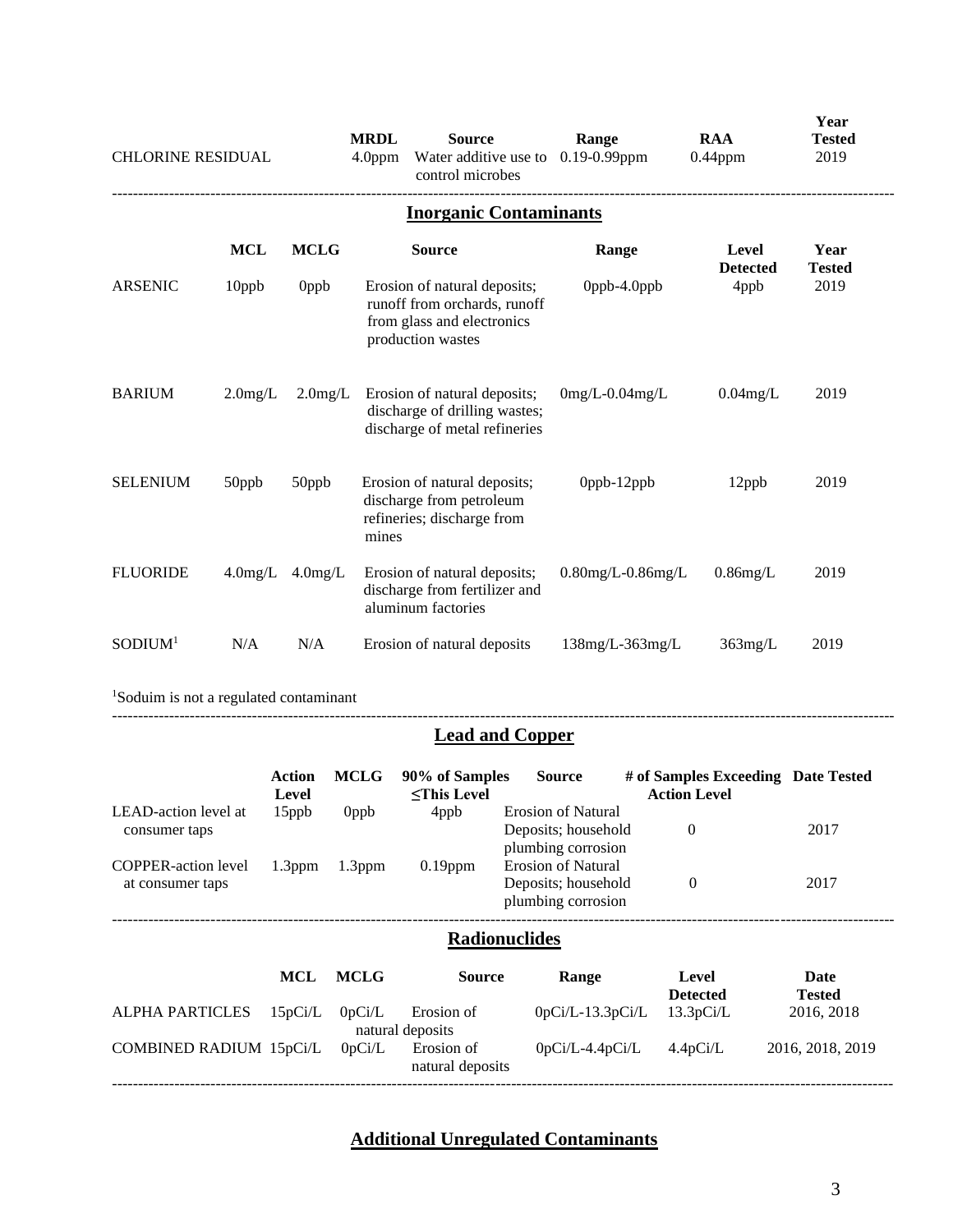Unregulated contaminants are those for which the EPA has not established drinking water standards. Monitoring helps EPA to determine where certain contaminants occur and whether it needs to regulate those contaminants.

| CHLORIDE <sup>2</sup>                                          | <b>Average Level Detected</b><br>427mg/L | Range<br>$243$ mg/L-742mg/L | <b>Year Tested</b><br>2019 |  |
|----------------------------------------------------------------|------------------------------------------|-----------------------------|----------------------------|--|
| IRON (automated) <sup>2</sup>                                  | 367ppb                                   | 300ppb-400ppb               | 2019                       |  |
| SULFATE <sup>2</sup>                                           | 138mg/L                                  | $72mg/L-252mg/L$            | 2019                       |  |
| <b>HARDNESS AS</b><br>CALCIUM CARBONATE <sup>2</sup>           | $365$ mg/L                               | $220$ mg/L-592mg/L          | 2019                       |  |
| <sup>2</sup> Results of monitoring are available upon request. |                                          |                             |                            |  |

# **Per- and Polyfluoroalkyl Substances (PFAS)**

PFAS, sometimes called PFCs, are a group of chemicals that are resistant to heat, water, and oil. PFAS have been classified by the United States Environmental Protection Agency (U.S. EPA) as an emerging contaminant on the national landscape. For decades, they have been used in many industrial applications and consumer products such as carpeting, waterproof clothing, upholstery, food paper wrappings, fire-fighting foams, and metal plating. They are still used today. PFAS have been found at low levels both in the environment and in blood samples from the general U.S. population. These chemicals are persistent, which means they do not break down in the environment. There are also many other PFAS compounds that currently do not have LHA levels. For information on PFOA, PFOS and other PFAS, including possible health outcomes, you may visit these websites: websites: https://www.epa.gov/pfas; https://www.atsdr.cdc.gov/pfas/; or http://www.michigan.gov/pfasresponse.

|               | LHA               | <b>Average Level Detected</b> | <b>Date Tested</b> |
|---------------|-------------------|-------------------------------|--------------------|
| $PFOS + PFOA$ | <sup>7</sup> 0ppt | not detected                  | 2018               |

The U.S. EPA has not established enforceable drinking water standards, called maximum contaminant levels, for these chemicals. However, the U.S. EPA has set an LHA level in drinking water for two PFAS: perfluorooctanoic acid (PFOA) and perfluorooctanesulfonic acid (PFOS). The PFOA and PFOS LHA is the level, or amount, below which no harm is expected from these chemicals. The LHA level is 70ppt for PFOA and 70ppt for PFOS. If both PFOA and PFOS are present, the LHA is 70ppt for the combined concentration.

**Why was Sebewaing Light and Water's source water tested for PFAS?** The Michigan Department of Environmental Quality (MDEQ) coordinated a statewide initiative to proactively investigate sources and locations of PFAS contamination in Michigan, to protect our drinking water, and to inform the public about PFAS. Also, to determine if public health actions are needed.

**Who can I call if I have questions about PFAS in my drinking water?** If any resident has additional questions regarding this issue, the State of Michigan Environmental Assistance Center can be contacted at 800-662-9278. Representatives may be reached to assist with your questions Monday through Friday, 8:00 AM to 4:30 PM. You may also contact Sebewaing Light and Water at 989-883-2700.

**Is it safe to eat fish in these areas?** Wild fish samples are being collected from local lakes and rivers. These samples will be analyzed to determine the levels of PFAS in fish and make recommendations on how much is safe to eat. Some information is already available in the State of Michigan Eat Safe Fish guides, which are available at http://www.michigan.gov/eatsafefish.

**May I bathe or swim in water containing PFAS?** Yes, information currently available suggests that this is not a major contributor to overall exposure.

**What other ways could I be exposed to PFOA, PFOS and other PFAS compounds?** PFAS are used in many consumer products. They are used in food packaging such as fast food wrappers and microwave popcorn bags; waterproof and stain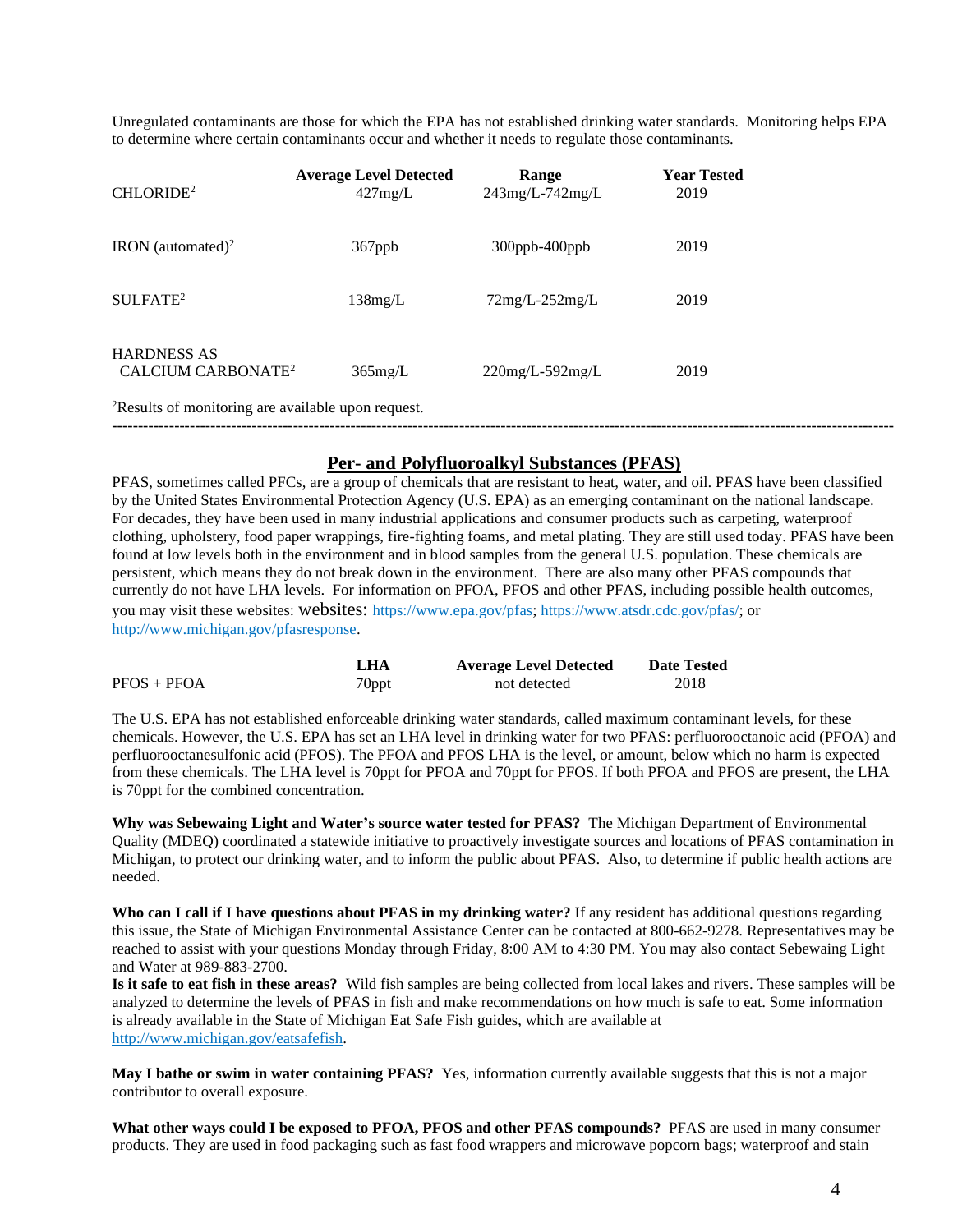resistant fabrics such as outdoor clothing, upholstery, and carpeting; nonstick coatings on cookware; and cleaning supplies including some soaps and shampoos. People can be exposed to these chemicals in house dust, indoor and outdoor air, food, and drinking water. There is still uncertainty regarding these routes of exposure and more research is necessary.

**What is being done about this issue?** State and local agencies are actively working to obtain more information about this situation as quickly as possible. Additional testing of the drinking water will be conducted to demonstrate that the PFAS levels are consistent and reliably below the existing LHA. Additional monitoring in and around our region and other affected areas will also be performed by the Michigan Department of Environment, Great Lakes and Energy, which will help us answer more questions and determine next steps.

**How can I stay updated on the situation?** The state has created a website where you can find information about PFAS contamination and efforts to address it in Michigan. The site will be updated as more information becomes available. The website address is: http://michigan.gov/pfasresponse.

## **Health Effects:**

**PFAS---** They bioaccumulate, meaning the amount builds up over time in the blood and organs. Elevated levels have the potential to cause increased cholesterol, changes in the body's hormones and immune system, decreased fertility, and increased risk of certain cancers. Links to these health effects in humans are supported by epidemiologic studies and by laboratory studies in animal models. Some scientific studies suggest that certain PFAS may affect different systems in the body. The National Center for Environmental Health (NCEH)/Agency for Toxic Substances and Disease Registry (ATSDR) is working with various partners to better understand how exposure to PFAS might affect people's health. If you are concerned about exposure to PFAS in your drinking water, please contact the Michigan Department of Health and Human Services Toxicology Hotline at 800-648-6942, or the Center for Disease Control and Prevention/ATSDR at https://www.cdc.gov/cdc-info/ or 800-232-4636. Currently, scientists are still learning about the health effects of exposures to PFAS, including exposure to mixtures.

Lead--- If present, elevated levels of lead can cause serious health problems, especially for pregnant women and young children. Lead in drinking water is primarily from materials and components associated with service lines and home plumbing. Sebewaing Light & Water Dept. is responsible for providing high quality drinking water but, cannot control the variety of materials used in plumbing components. When your water has been sitting for several hours, you can minimize the potential for lead exposure by flushing your tap for 30 seconds to 2 minutes before using water for drinking or cooking. If you are concerned about lead in your water, you may wish to have your water tested. Information on lead in drinking water, testing methods, and steps you can take to minimize exposure is available from the Safe Drinking Water Hotline (1-800-426- 4791) or on the USEPA Web site. (http://water.epa.gov/drink/info/lead/index.cfm).

**Copper---** Copper is an essential nutrient, but some people who drink water containing copper in excess of the action level, over a relatively short amount of time could experience gastrointestinal distress. Some people who drink water containing copper, in excess of the action level, over many years could suffer liver and kidney damage. People with Wilson's Disease should consult their doctor.

**Arsenic---** Some people who drink water containing arsenic, in excess, of the MCL, over many years could experience skin damage or problems with their circulatory system and may have an increased risk of getting cancer.

**Barium**--- Some people who drink water containing barium, in excess, of the MCL, over many years could experience an increase in their blood pressure.

**Fluoride---** Water additive which promotes strong teeth

**Selenium**--- Selenium is an essential nutrient. However, some people who drink water containing selenium, in excess, of the MCL, over many years could experience hair or fingernail losses, numbness in fingers or toes, or problems with their circulation.

**Sodium**---High levels of salt intake may be associated with hypertension in some individuals.

**Alpha Particles**---Increased risk of cancer. **Combined Radium---** Increased risk of cancer.